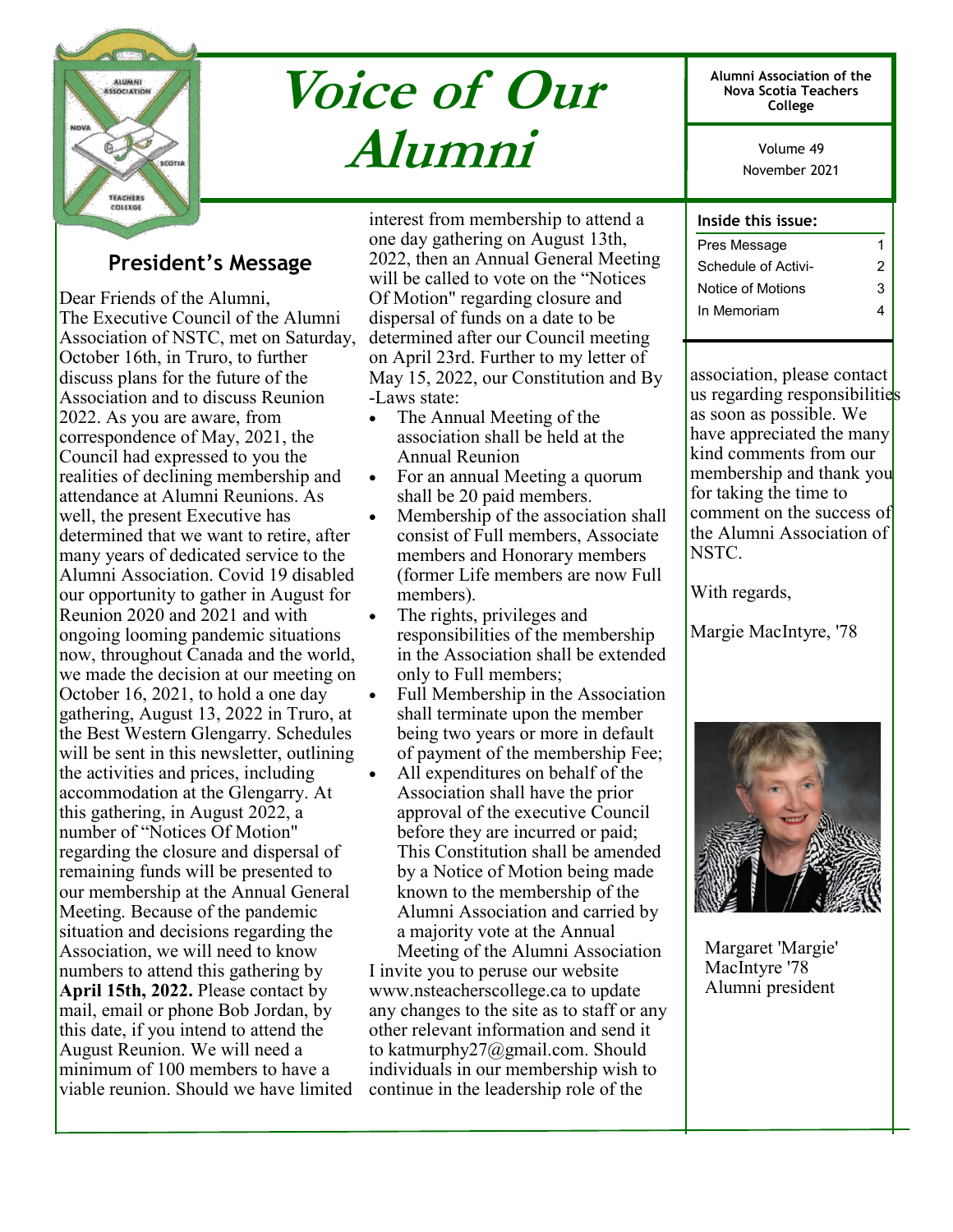**Example 3022** Schedule of Activities ♦

•

## **NSTC Alumni Reunion 2022 Schedule of Activities**

**Saturday, August 13** *(All at the Best Western Glengarry, except as noted)* 

- 9:00 AM 12 Noon Registration in Foyer. (Ends at 12 Noon). You must be registered for events.
- Tour of the former NSTC Campus 10 a.m. Meet at Forrester Hall.
- 12:30 1:30 PM **Lunch**  *in Salon D* (or on your own) • 1:00 PM– **Executive Meeting** *in MacDonald Room*
- 1:30 PM– **Annual Business Meeting** *in Salon EG*  – Get up to date on all aspects of the Alumni Association!
- • 3:00 PM **Class photos** *in MacLeod Room* –. All Alumni registered to attend the Reunion are welcome to participate in class photos. Photos will feature honored years, executive, those who taught in a one-room schoolhouse, and

**Entrance to ANY Reunion activity is by** 

**appropriate ticket or name badge only.**

"other" years - so everyone gets in at least one photo! • 4:00 PM– **Executive Meeting** *in Mac-Donald Room*.

**Morning** Plan an activity with your Grad Class: visit the Truro Farmer's Market (8:00 - 1:00); Visit the old Normal College Site, now the Colchester Library; Visit the Historeum to see their college display; Stroll through Truro's beautiful Victoria Park; Shop downtown and at the Truro Mall; Visit downtown Truro and enjoy the many activities; Visit the Little white School House. The afternoon is a great time to

get together with friends and relax. If  $\sim$  you need a space to meet, check with one of the organizing committee who will be glad to help.



**Evening** *in Salon DEG* 

- 6:00 6:30 PM **Reception/Social**. Music - David McKillop NSTC Prof.
- 6:30 PM **Dinner and Awards** at *Best Western Glengarry*. Guest Speaker Lois Musselman '69 *.*
- 8:30 10:30 PM **Dance** –. Dance to Jim Aylward !91 and his band *Sweet Revenge*. This is bound to be a great time with fun for all! Don't miss it!

*Saturday* **notes:** Cash bar available for the Dinner and into the evening.

# **Special Notes**

*Special Draw –* The first 150 registrations will be entered in a draw for the refund of your Registration Package fees (excluding membership). **A block of rooms** at the *Best Western Glengarry* has been reserved for Alumni. The cost per night \$142.99 inside – \$137.99 outside /double, plus \$10/person for additional occupants and requires advanced registration before July 21, 2022. Please book directly by calling 800-567-4276 or 902-893- 4311. Hot breakfast is included with each nights stay. Check-out by Noon.

**Please be aware that Banquet tickets will NOT be available on site. Banquet tickets will only be available by pre-registering by August 6, 2022.**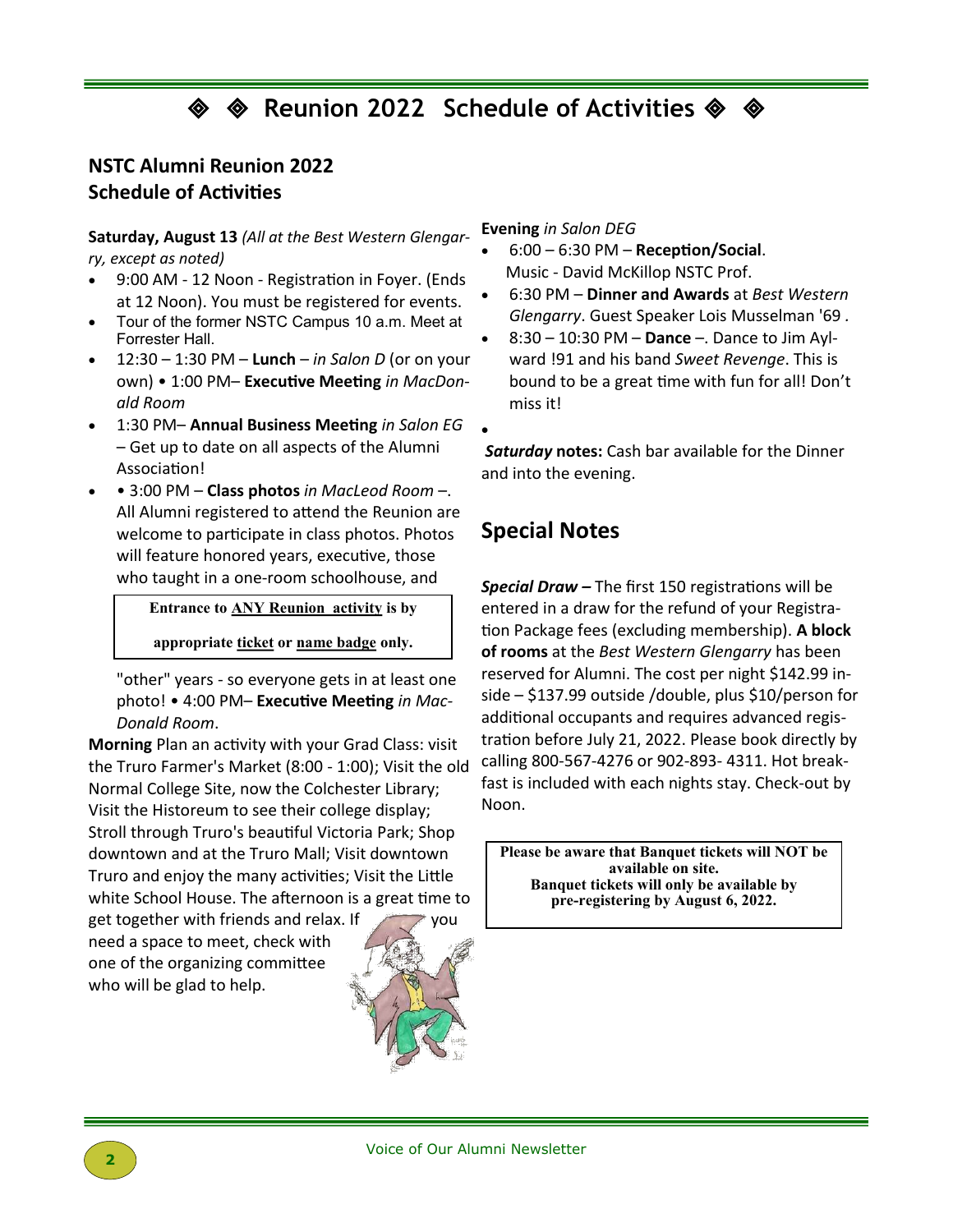# **Notice of Motions**

This is to give notice that during the August 2022, Annual General Meeting of **The Alumni Association of the Nova Scotia Teachers' College,** a motion will be presented to disband/dissolve this Association and if approved, subsequent motions will be presented, to address the disbursement of any monies and materials, that the Association has in its' possession.

Be it resolved that the Alumni Association of the Nova Scotia Teachers' College be disbanded, effective at the completion of this August 13th, 2022, Annual General Meeting.

Be it resolved that any materials belonging to The Alumni Association of the Nova Scotia Teachers' College, be turned over to the Little White Schoolhouse Museum, The Colchester Library , The Colchester Historical Museum and the Colchester-East Hants Retired Teachers Organization, as appropriate.

Be it resolved that any remaining monies of The Alumni Association of the Nova Scotia Teachers College, after all debts are settled including refunding any unexpired pre-paid memberships, be dispersed to the Nova Scotia Teachers College Foundation and the Little White Schoolhouse Museum.

## **Voice of Our Alumni Newsletter**

**Editor** Katrina Murphy '89

**Editorial Committee**  Alumni Association Executive

**Please direct correspondence to:** Alumni Association of the Nova **Scotia** Teachers College PO Box 25005 Truro NS B2N 7B8

Email: info@nsteacherscollege.ca

Website: nsteacherscollege.ca

### **We welcome comments and suggestions:**

Email: info@nsteacherscollege.ca

**You can find past issues on our website:**  nsteacherscollege.ca

*Voice of Our Alumni* is published once a year by the Alumni Association of the Nova Scotia Teachers College.

© Alumni Association of the Nova Scotia Teachers College 2021